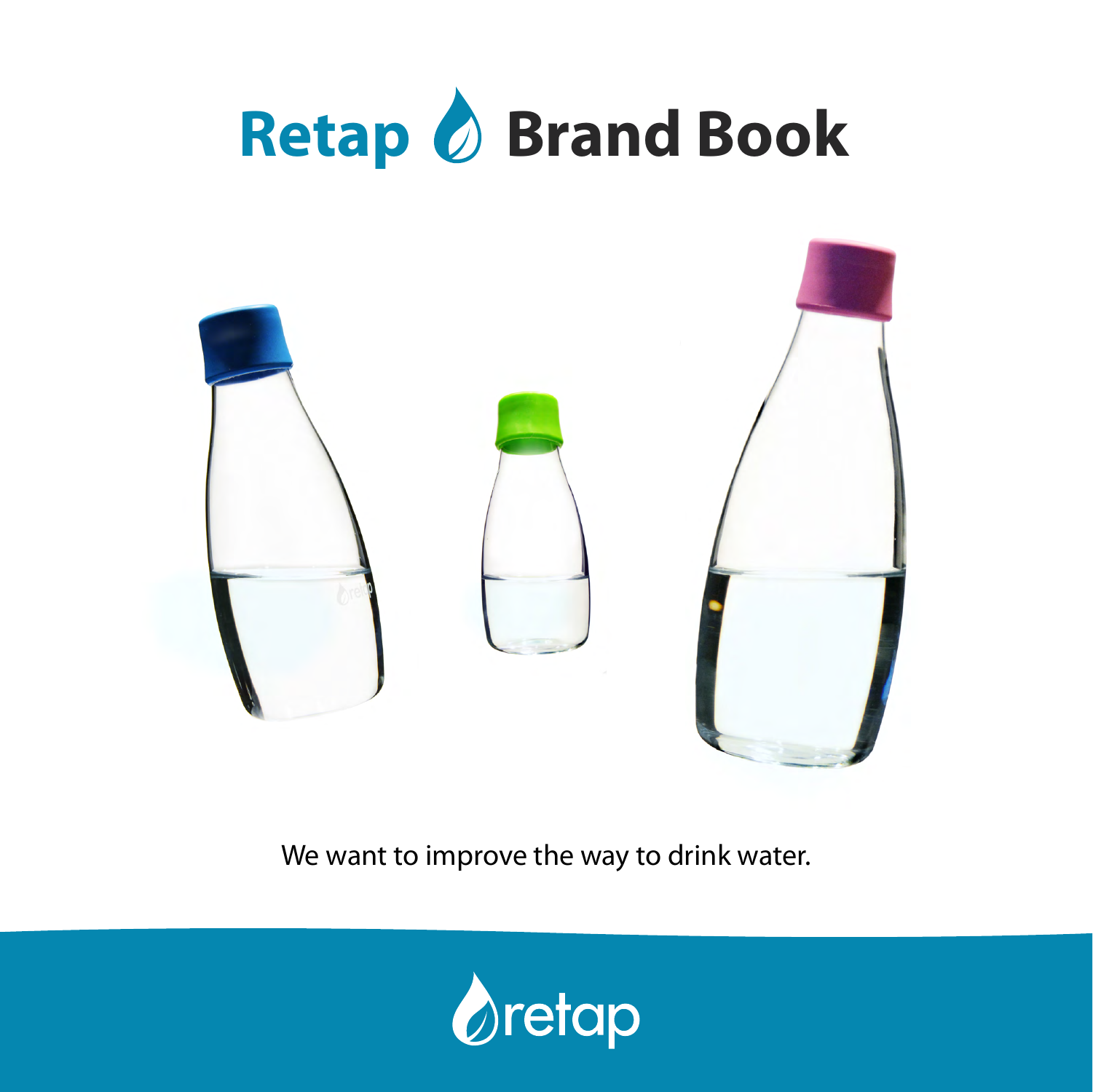### **What's in a name? Retap**

A good name is essential for a brand. It should sound good, look good and suit the brand.



It's a **strong** and **effective** name.

It's **meaningful**, because it communicates the essence of our core product: a reusable bottle for refilling from the tap.

**2 3 Retap Our Name**

It's **distinctive**, because it's unique, easy to remember and easy to pronounce and spell.

It's **visually attractive**, because it has a powerful graphical presentation in the logo and in text.

It's **positive**, because it relates to reusing/ recycling.

It's **modular**, so we can build brand extensions, like: 'to retap', 'Retapper', '#RetapMoment'.

## "Retap stands for **re**filling with **tap** water"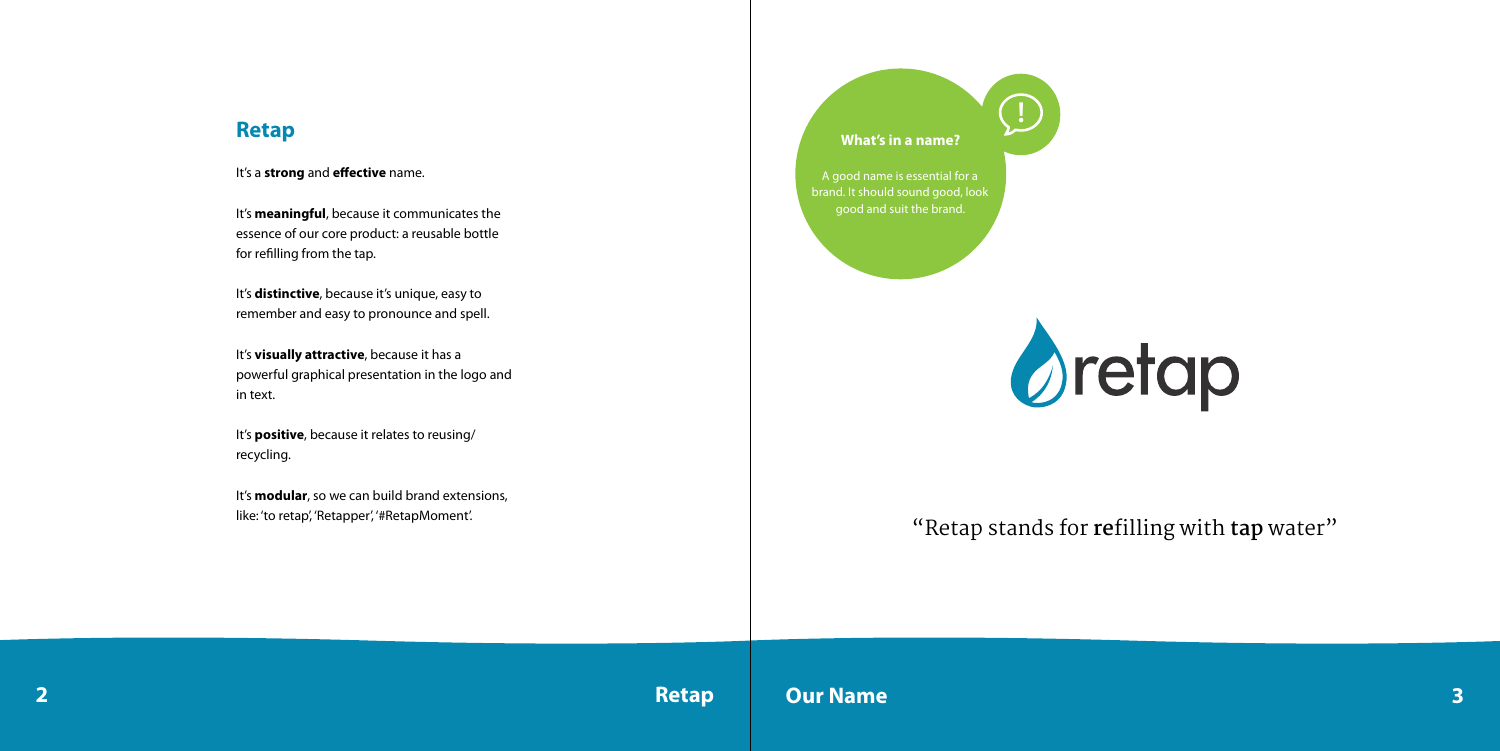#### **The big idea**

The big idea is a short statement in simple words that captures our core business. Our big idea is:

# **Rethink water. Rethink water. Rethink water.**

We want to improve the way to drink water. Drinking water is an activity that deserves more attention: something we need to re**think**.

**4 5 Retap The Big Idea**

We drink water every day, so it should be an experience we enjoy, with awareness for the most relevant aspects when drinking water: our personal **health**, **sustainability** and good **design**.

# Rethink water.

# "Drinking water is an activity that deserves more attention: something we need to re**think**."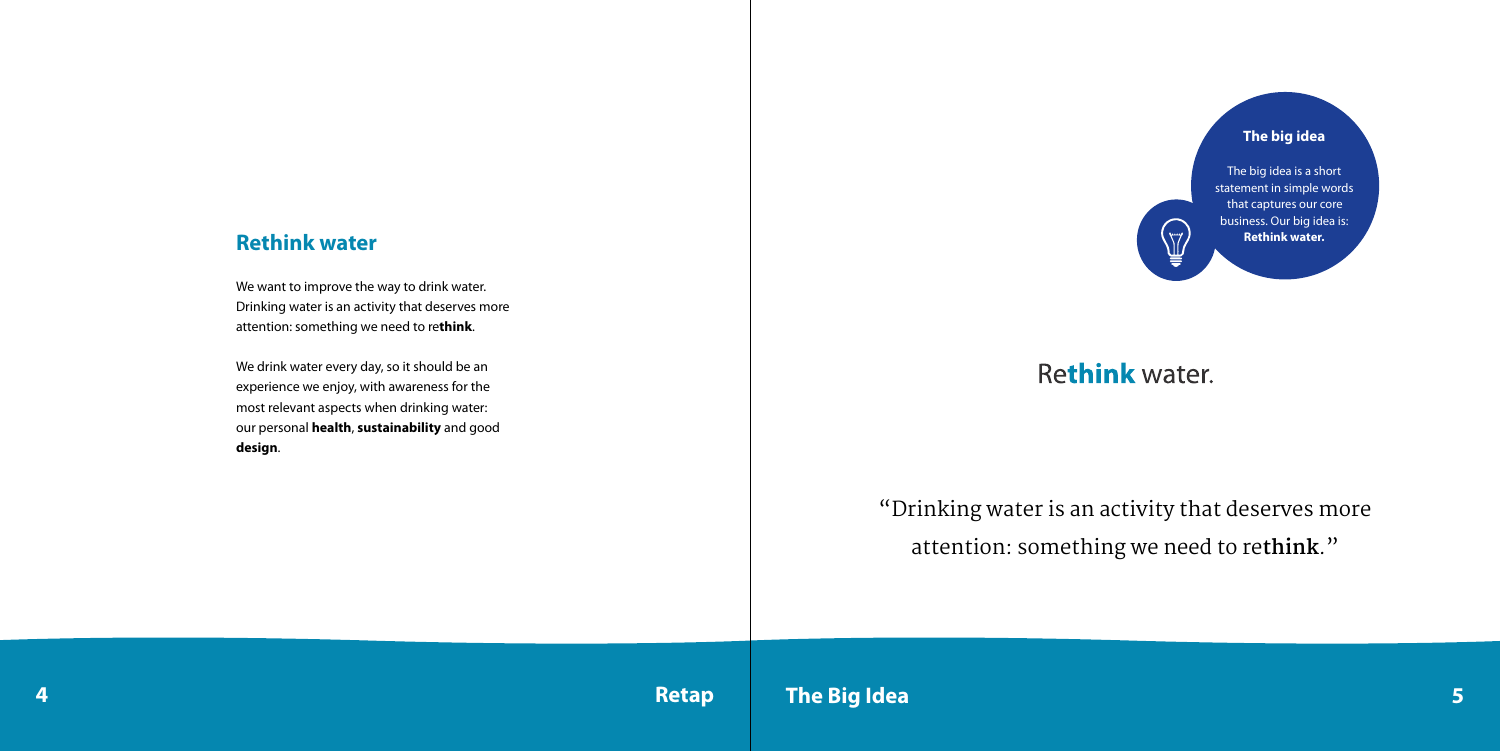



**AWARD 2011** 

#### **Our values**

You need to stand for what you believe in, and follow it through. We care about drinking water and what really matters for it.







reddot design award winner 2011

Winner 2012

### **Retap Our Values**

### **Health**

A healthy lifestyle requires to drink at least two liters of water a day. It refreshes and is good for your general health and energy level.

To keep your drinking water clean, glass is the most suitable material. In addition, our lid is free of PVC, bisphenol A (BPA) and phthalates.

#### **Eco**

Water is the essence of life and should not be exploited in a way that harms the environment, so we encourage drinking water from the tap using a Retap Bottle.

The bottle can easily be cleaned and refilled with tap water endlessly to prevent the useless shipping of water and bottles.

### **Scandinavian Design**

We proudly received the Red Dot Design Award, the Good Design Award and the Promotional Gift Award for the simple and functional design.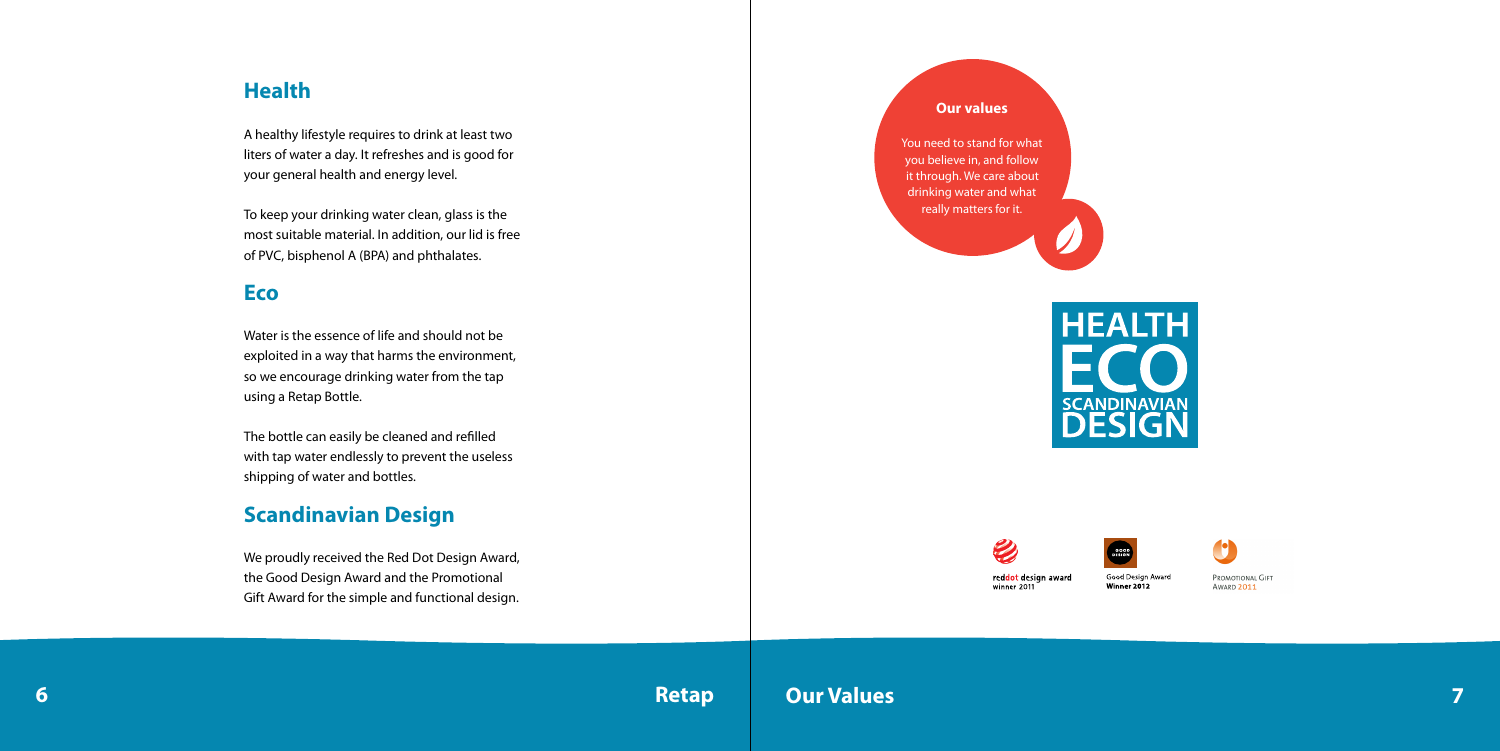"We value good design, a healthy lifestyle and a sustainable future. With that in mind, we're on a mission to improve the way to drink water."

### **The Beginning**

"Retap was initially influenced by reading about plastic islands in the oceans consisting mainly of plastic bottles. With the UN climate meeting 2009 in Copenhagen (COP 15) closing in, we became more aware of the negative impact of bottled water on the environment.

We felt that something had to be done. So we set our minds on designing a bottle that is especially designed for drinking tap water.

A year and many designs later in the summer of 2010, we released the Retap Bottle, and we're very proud of this eco-friendly and beautiful product."

*Robert and Lars, founders of Retap*

#### **Brand Message**

Unchanged from the beginning, this is our message. Let it inform and inspire you about who we are and what we do.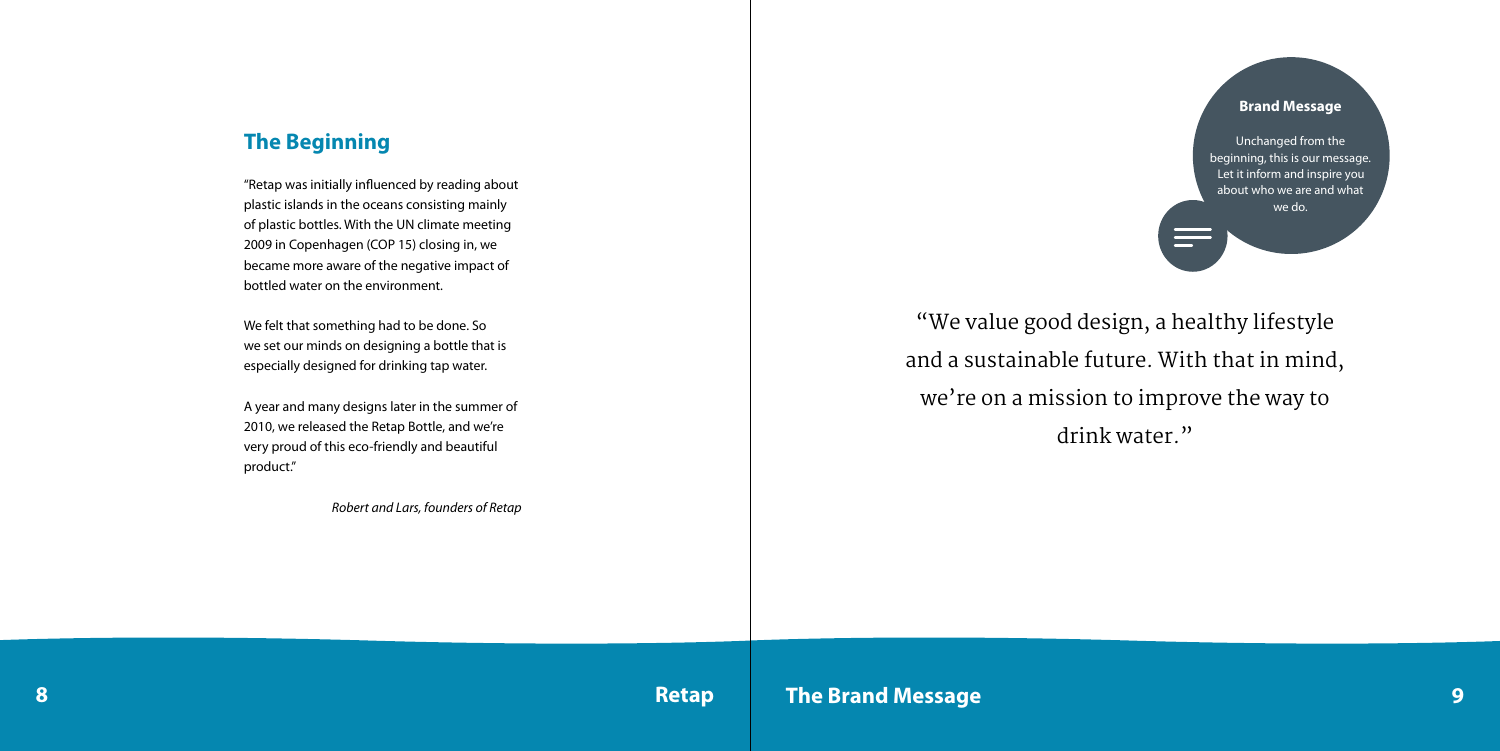



### **The Retap Bottle**

Designed to give a great experience when drinking water directly from the bottle.

**The shape and opening** of the Retap Bottles are optimally designed to give the best water flow into your mouth.

Retap Bottles are made from **borosilicate glass**. It's extra strong, light weight and scratch-proof: ideal for drinking water.

The lids come in **15 distinct colours**. They are made from thermoplastic elastomer (TPE) and are 100% safe to use (BPA and phthalate free).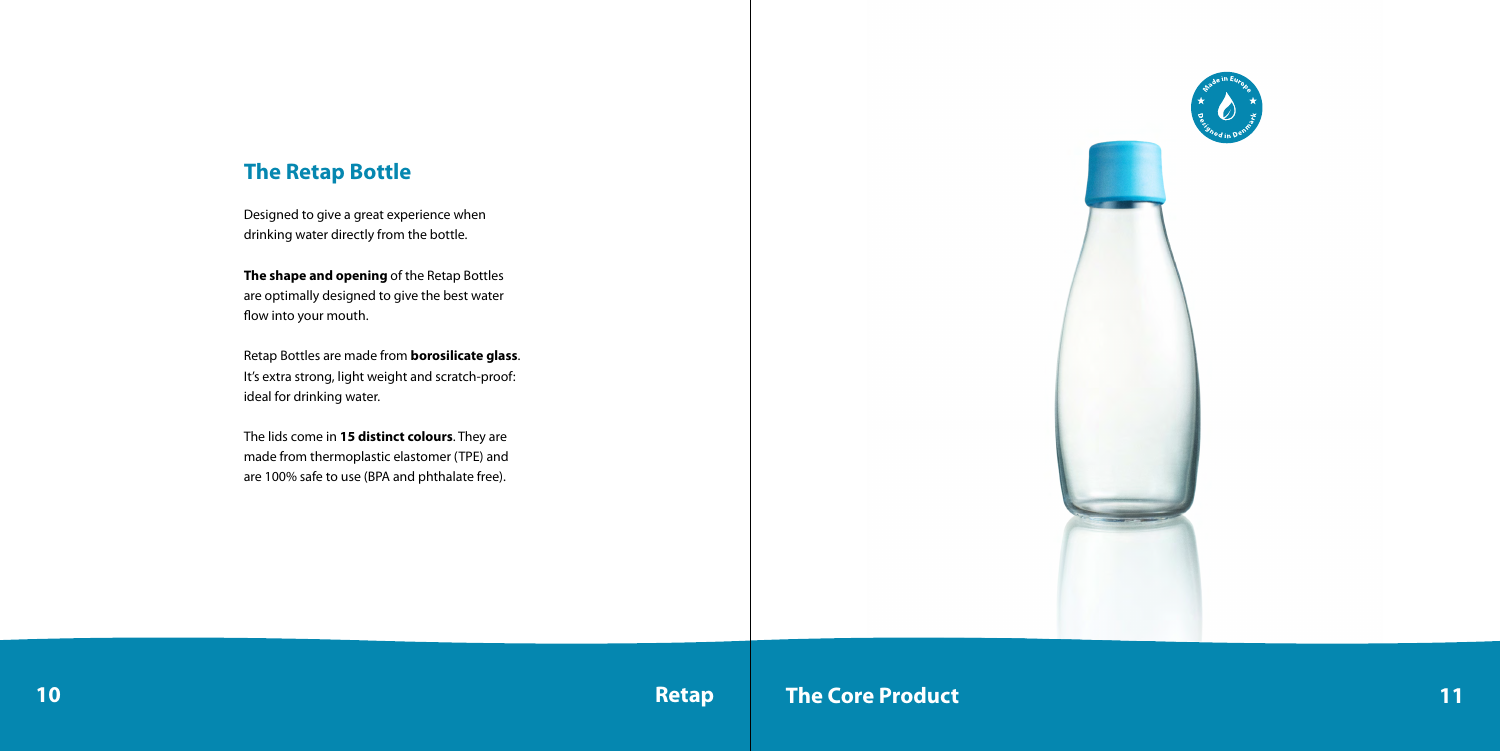**12 Retap Appendix 13**

# **Water & Lifestyle**

Water & Lifestyle is our lifestyle magazine and product catalogue. It features articles about drinking water, design, eco and health. It also features an overview of our products, accessories and additional options.

[www.retap.com/catalogue](http://www.retap.com/catalogue)

# $\triangle$ retap

 $\triangle$ retap

## **Retap Style Guide**

The Retap Style Guide provides guidelines for the use of our logo and the use of fonts and colours in relation to official Retap documents. It also has a link to download our offical logo.

[www.retap.com/for-press-and-media](http://www.retap.com/for-press-and-media)

# **Retap Bottle Intro**

The Retap Bottle Intro is a short introduction in our core product, The Retap Bottle. It explains how our main values are reflected in the design and it shows all our lid colours.

[www.retap.com/product-info](http://www.retap.com/product-info)

### **Further references**

For more information about Retap and our products, have a look at the proposed material on the right.

For questions related to Marketing and Branding, please contact:

**Robert Hjernberg** Mail: robert.hjernberg@retap.se Tel.: +46 70 692 64 06

[www.retap.com/staff/robert-hjernberg](http://www.retap.com/staff/robert-hjernberg)